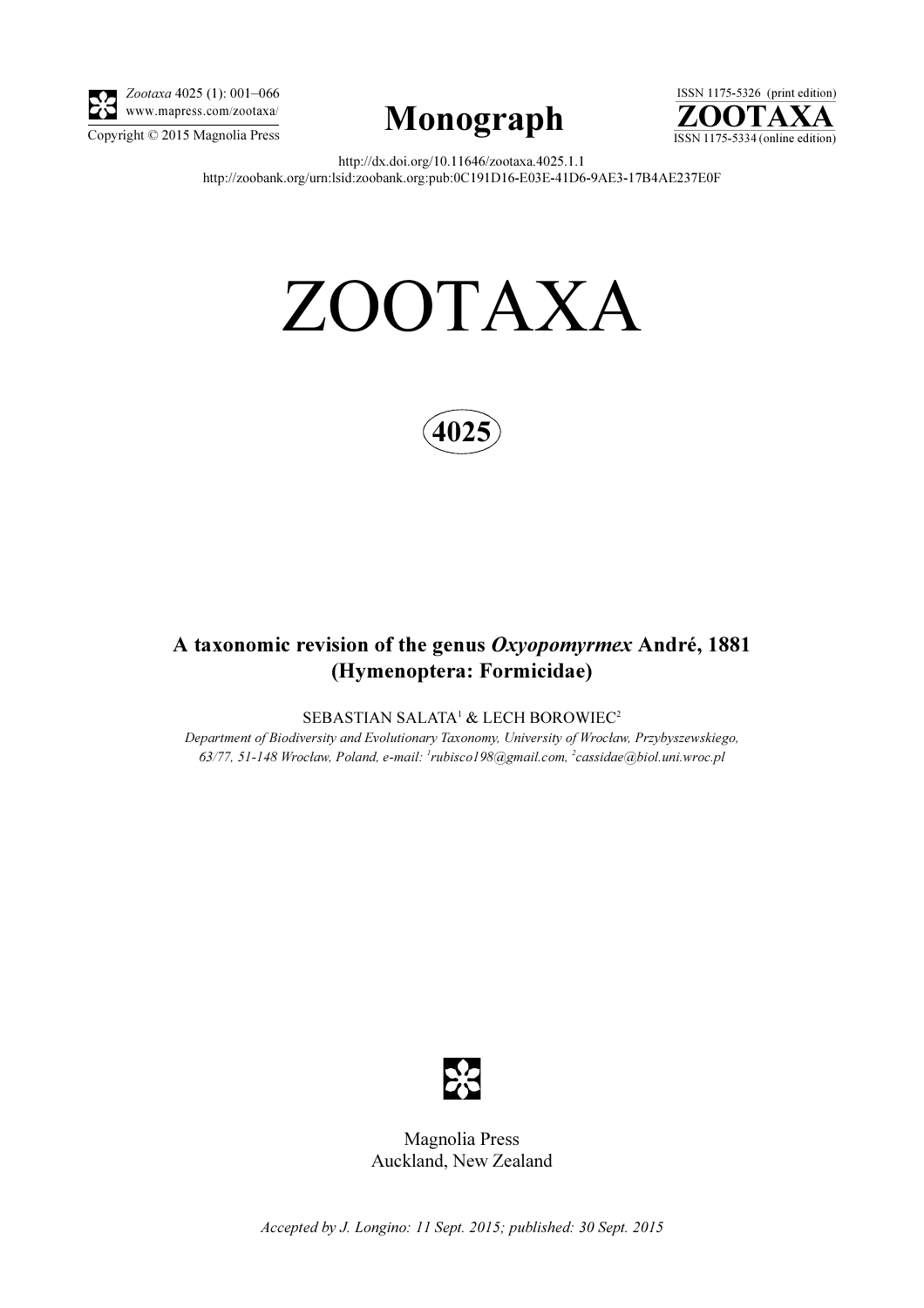## SEBASTIAN SALATA & LECH BOROWIEC

A taxonomic revision of the genus Oxyopomyrmex André, 1881 (Hymenoptera: Formicidae) (Zootaxa 4025)

66 pp.; 30 cm.

30 Sept. 2015

ISBN 978-1-77557-803-1 (paperback)

ISBN 978-1-77557-804-8 (Online edition)

FIRST PUBLISHED IN 2015 BY Magnolia Press P.O. Box 41-383 Auckland 1346 New Zealand e-mail: zootaxa@mapress.com http://www.mapress.com/zootaxa/

© 2015 Magnolia Press

All rights reserved.

No part of this publication may be reproduced, stored, transmitted or disseminated, in any form, or by any means, without prior written permission from the publisher, to whom all requests to reproduce copyright material should be directed in writing.

This authorization does not extend to any other kind of copying, by any means, in any form, and for any purpose other than private research use.

ISSN 1175-5326 (Print edition) ISSN 1175-5334 (Online edition)